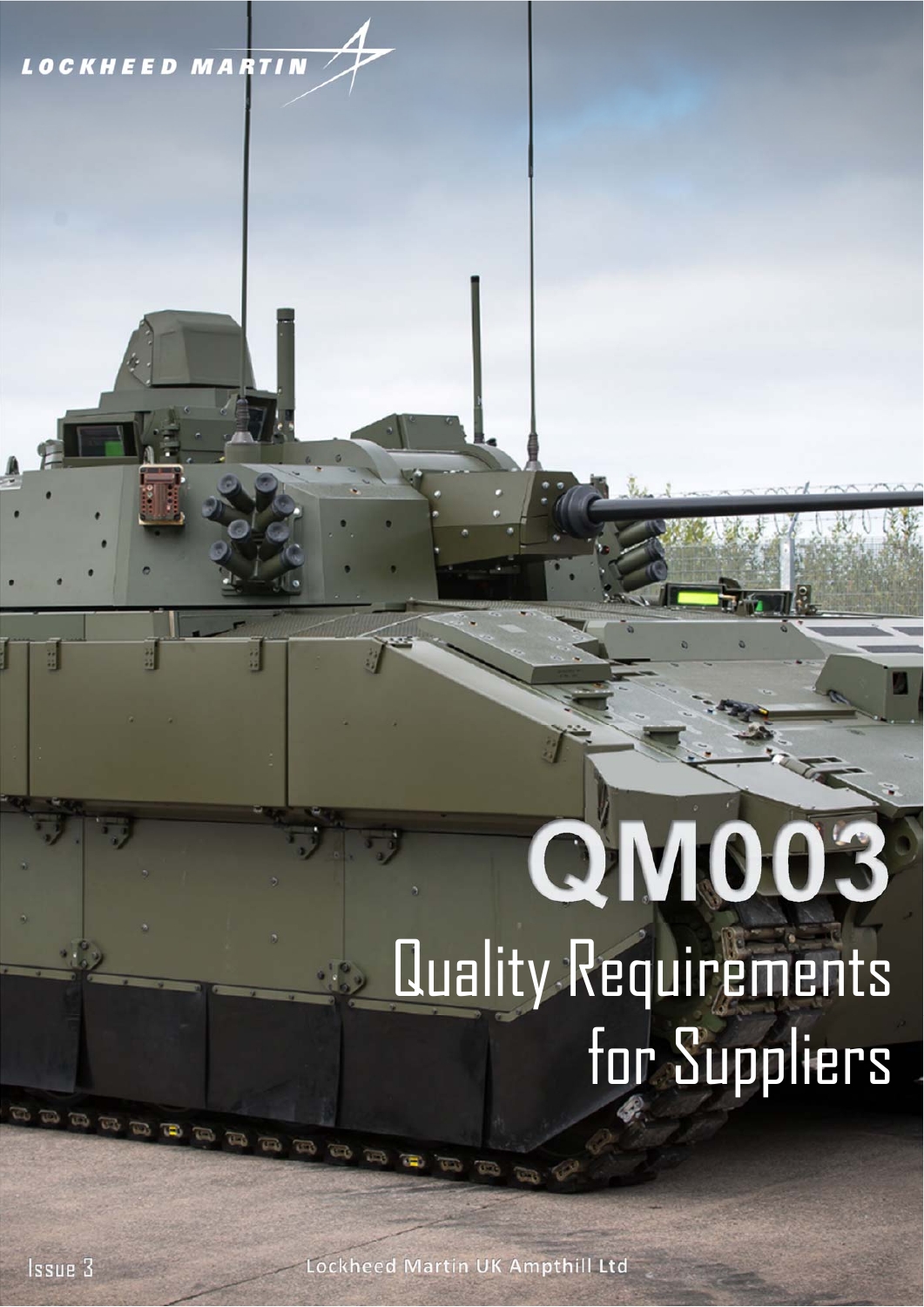## LOCKHEED MARTIN

## Quality **Matters**



Issue  $\overline{\phantom{a}}$ Page  $\boldsymbol{q}$ I.  $\overline{\phantom{a}}$ **2** of **18**

Start Right - Keep Right - Finish Right

QM003 Quality Requirements for Suppliers Issue 3 is a non‐classified Lockheed Martin UK Ampthill Ltd publication.

It is permissible to distribute copies of this publication to sub-contractors, suppliers and the sub-tier supply chain.

Uncontrolled if downloaded or printed

This document supersedes QM003 Issue 2 and: ‐

- **QM003-A Quality Requirements for Suppliers (UK Military Contracts)**
- **QM003-B Quality Requirements for Suppliers (Non-UK Military Contracts)**
- QM003-C Quality Requirements for Suppliers (Business Supplies)

For more information visit: http://www.lockheedmartin.co.uk/uk/suppliers.html

**Lockheed Martin UK Ampthill Ltd.** Reddings Wood Ampthill Bedfordshire MK45 2HD

supply.lmuk@lmco.com +44 (0) 1525 841000

Registered in England & Wales Company No. 00585852

## QM003

Quality Requirements for Suppliers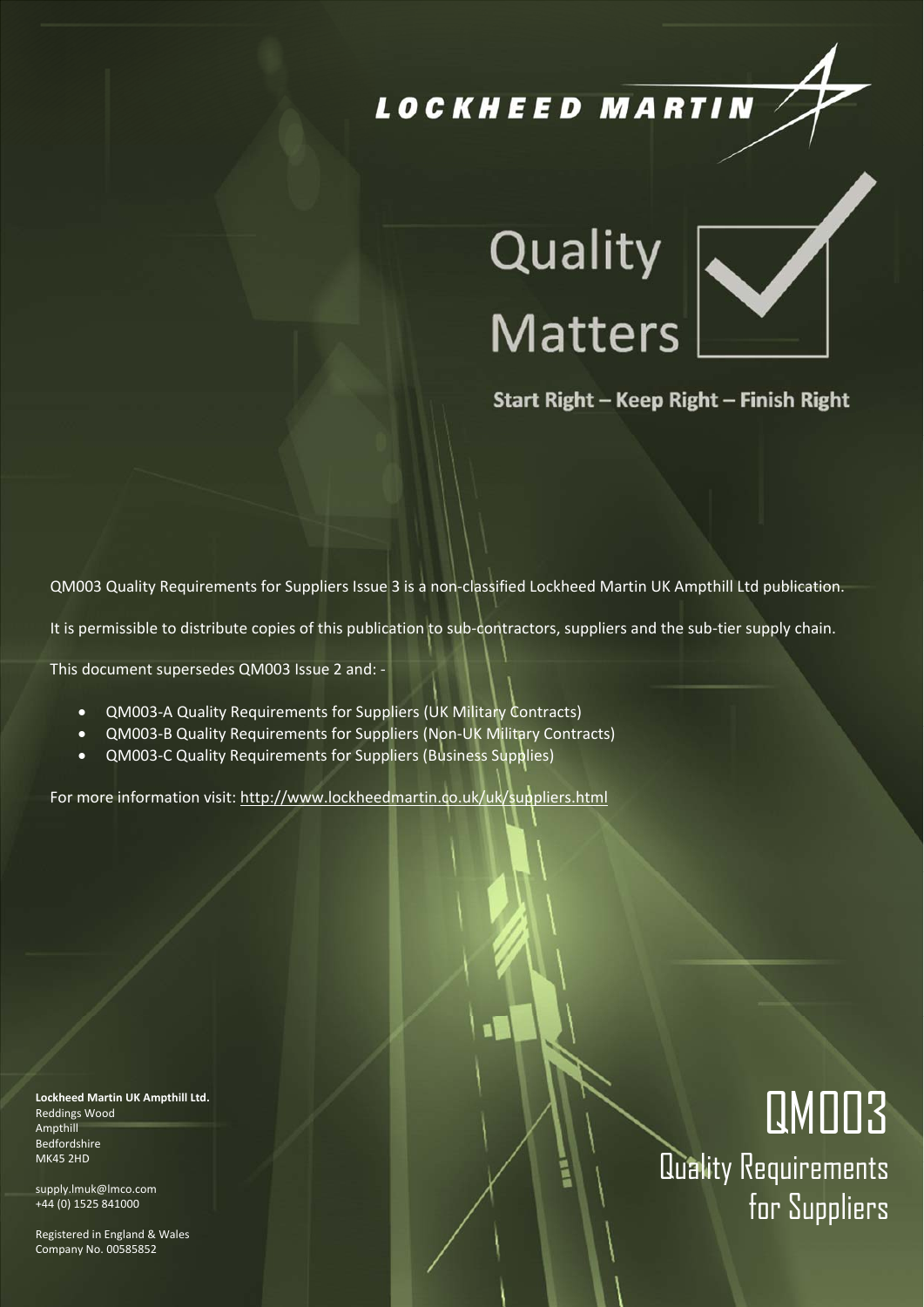

## Quality Requirements for Suppliers

## **QMDO3 Contents**

| 1.  |      |                    |   |
|-----|------|--------------------|---|
|     | 1.1  |                    |   |
|     | 1.7  |                    |   |
| 2.  |      |                    |   |
| 3.  |      |                    |   |
| 4.  |      |                    |   |
|     | 4.1  |                    |   |
|     | 4.2  |                    |   |
|     | 4.3  |                    |   |
|     | 4.4  |                    |   |
|     | 4.5  |                    |   |
|     | 4.E  |                    |   |
|     | 4.7  |                    |   |
| 5.  |      |                    |   |
|     | 5.1  |                    |   |
|     | 5.2  |                    |   |
|     | 5.3  |                    |   |
|     | 5.4  |                    |   |
|     | 5.5  |                    |   |
|     | 5.6  |                    |   |
|     | 5.7  |                    |   |
|     | 5.8  |                    |   |
|     | 5.9  |                    |   |
| 6.  |      |                    |   |
|     | 6.1  |                    |   |
| 7.  |      |                    |   |
|     | 7.1  |                    |   |
|     | 72   | SUB-TIFR FLOW DOWN | q |
| 8.  |      |                    |   |
|     | 8.1  |                    |   |
|     | 8.2  |                    |   |
|     | 8.3  |                    |   |
|     | 8.4  |                    |   |
|     | 8.5  |                    |   |
| 9.  |      |                    |   |
|     | 9.1  |                    |   |
| 10. |      |                    |   |
|     | 10.1 |                    |   |
|     | 10.2 |                    |   |
| 11. |      |                    |   |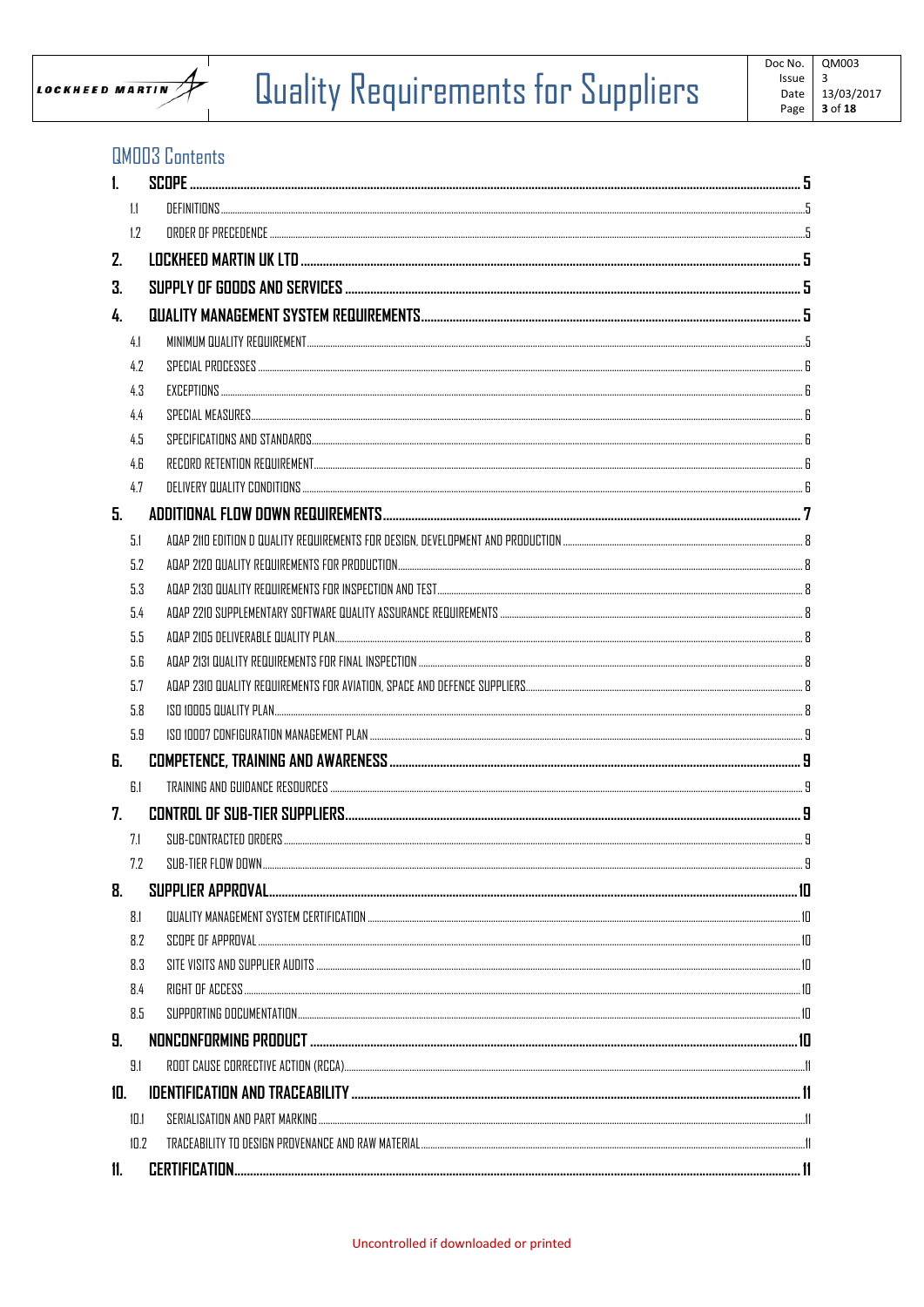

## Quality Requirements for Suppliers

| 11.1 |  |
|------|--|
| 11.7 |  |
| 11.3 |  |
| 12.  |  |
| 12.1 |  |
| 12.2 |  |
| 13.  |  |
| 13.1 |  |
| 13.2 |  |
| 13.3 |  |
| 13.4 |  |
| 13.5 |  |
| 13.6 |  |
| 13.7 |  |
| 14.  |  |
| 14.1 |  |
| 14.2 |  |
| 15.  |  |
| 16.  |  |
| 17.  |  |
| 17.1 |  |
| 17.2 |  |
| 17.3 |  |
| 18.  |  |
| 18.1 |  |
| 18.2 |  |
| 18.3 |  |
| 19.  |  |
| 19.1 |  |
| 19.2 |  |
| 20.  |  |
| 20.1 |  |
| 20.2 |  |
| 20.3 |  |
| 21.  |  |
| 21.1 |  |
| 21.2 |  |
| 22.  |  |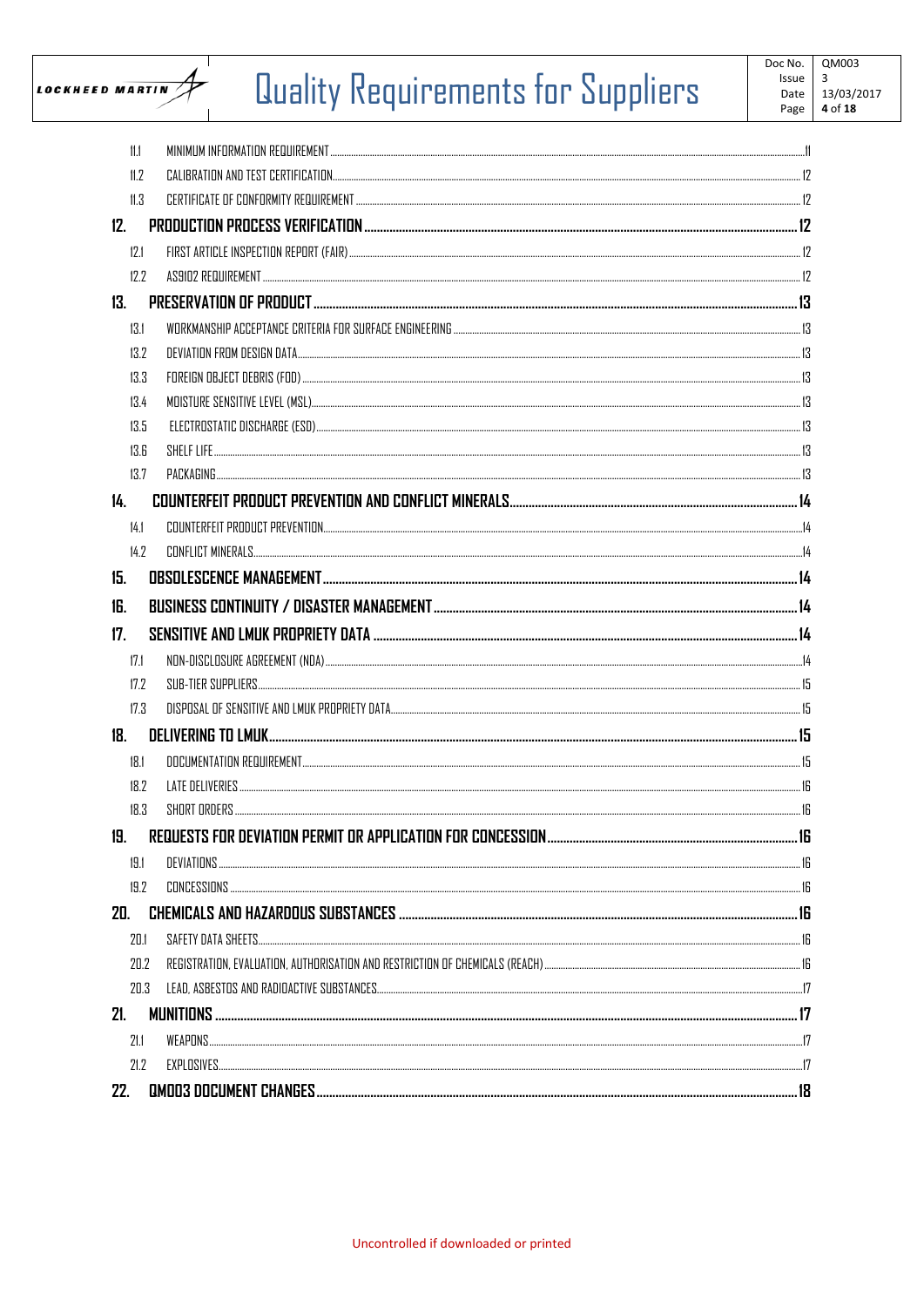

#### 1. SCOPE

#### ISO9001:2015 8.2.2 & 8.5.5

The aim of this document is to formally communicate the Lockheed Martin UK Ltd (LMUK) quality requirements to the supply chain. This document includes hyperlinks and is best read in its electronic form. This document supersedes any previously issued LMUK Quality Requirements for Suppliers QM003 document defining supplier requirements.

1.1 DEFINITIONS References to standards indicated in green boxes

Indicates important information that is sometimes overlooked by suppliers

In this Quality Requirements for Suppliers QM003 document, the terms "*shall*" and "*must*" mean that the described action is mandatory; "*should*" means that the described action is expected with some flexibility allowed in the method of compliance; and "*may*" means that the described action is permissible or discretionary. The term "supplier" means vendor, supplier of goods and services, sub‐ contractor and distributor. Questions concerning this manual *should* be directed to your respective LMUK Buyer or Supplier Quality Engineer (SQE).

#### 1.2 ORDER OF PRECEDENCE

Any inconsistencies in this document *shall* be resolved in accordance with the following descending order of precedence: (1) the drawing, design data and any approved concession deviation (2) the Purchase Order, release document, as applicable, including any special terms and conditions; (3) any Statement of Work; (4) QM003.

## 2. LOCKHEED MARTIN UK LTD

As the world's leading provider of Global Security Solutions, Lockheed Martin maintains the highest standards for ethical business practices and performance in every aspect of its business conduct.

Lockheed Martin builds sustainable supplier capacity by partnering with our supply chain to reduce adverse environmental impacts, to promote human rights, health, safety and ethical behaviour, and to enable responsible supplier growth and raise standards. We define Sustainable Supply Chain Management (SSCM) as "management of our supply base to drive affordability and innovation through social responsibility and environmental stewardship." The objective of SSCM is to ensure alignment of our supply base's social, ethical, environmental, safety and health responsibilities with Lockheed Martin's sustainability commitments. The Lockheed Martin UK Ltd Quality Policy can be obtained upon request.

### 3. SUPPLY OF GOODS AND SERVICES

Our business depends on a reliable, global network of skilled suppliers that provide the materials, parts and services to make our products and deliver them to our customers mission‐ready and on time. Goods and services provided by our suppliers have a key impact on the quality of the products, solutions and services we offer our customers. To maintain a high level of quality, we are determined to establish and maintain close and long‐lasting relationships with our suppliers. LMUK Terms and Conditions of trade *shall* apply to all contracts unless otherwise agreed.

## 4. QUALITY MANAGEMENT SYSTEM REQUIREMENTS

#### 4.1 MINIMUM QUALITY REQUIREMENT

The minimum quality requirement for suppliers of goods and services to LMUK *shall* be Quality Management System (QMS) certification to ISO9001 by a UKAS (or equivalent) accredited certification body. This minimum requirement guarantees the supplier has put in place a consistent QMS able to satisfy our basic needs. Suppliers that provide goods and services that are used in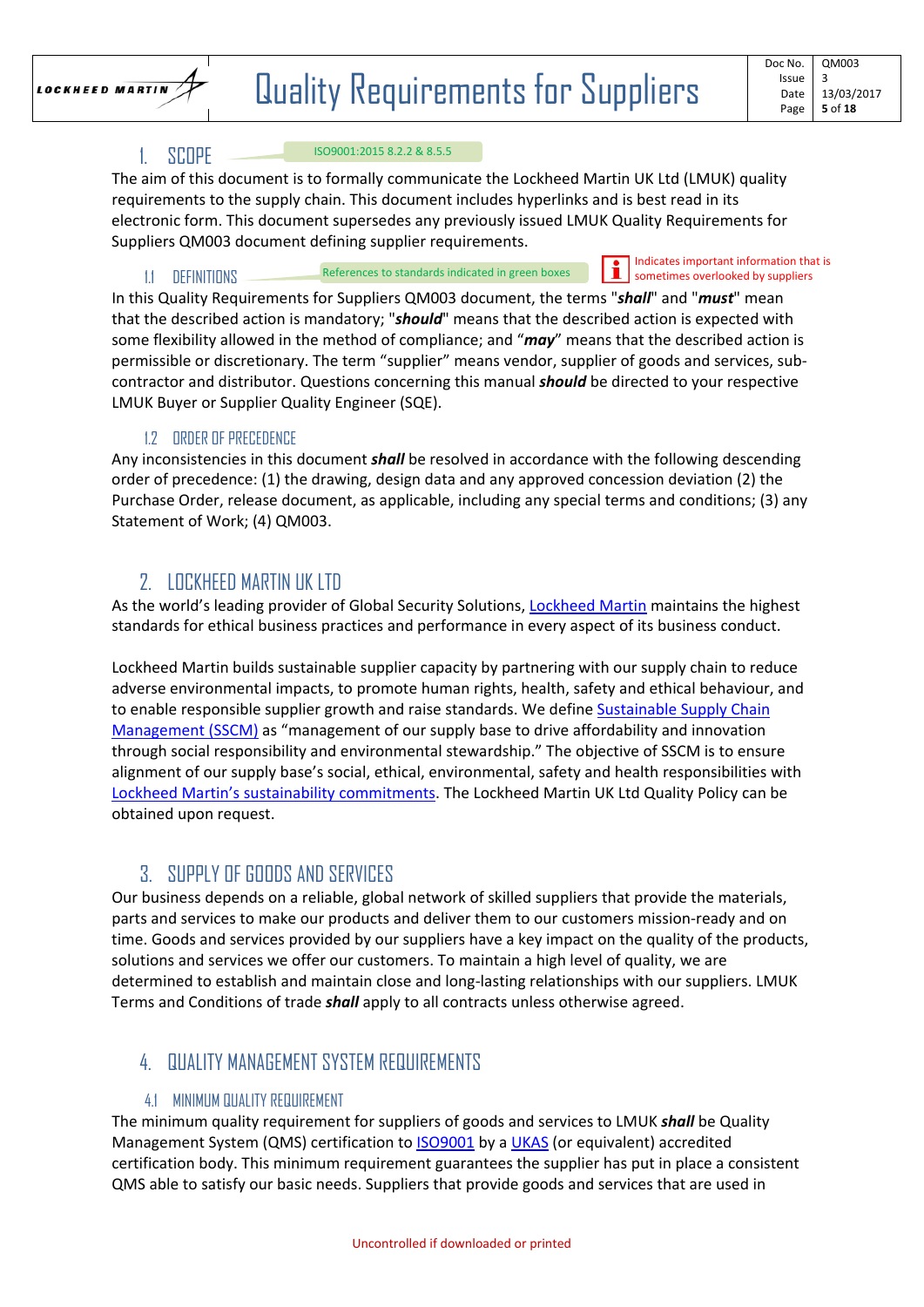

projects for aviation, defence and space applications *should* be certified to AS9100 or equivalent and listed on the IAQG Online Aerospace Suppler Information System (OASIS)

#### 4.2 SPECIAL PROCESSES ISO9001:2015 8.5.1

A special process is a process that generates outputs that cannot be measured, monitored, or verified non‐destructively or cost effectively. Therefore deficiencies cannot be detected until after products are in use. In order to prevent output deficiencies, special processes *must* be periodically validated in order to prove that they can generate planned results. Periodic validation is usually performed by the use of test coupons, verification tests, system accuracy tests or personnel qualification tests. Suppliers and supplier sub‐contractors providing special processes *shall* have a documented process control schedule (Process Control Document (PCD), Process Control Flow Chart (PCFC), job card traveller or similar) suitable of meeting all requirements prior to the commencement of production including all preparatory treatments, post treatments, processing, significant surfaces, tests and all other processes and treatments. In some instances depending on the criticality of product the process control schedule *shall* be subject to LMUK approval.

Suppliers and supplier sub‐contractors providing special processes *may* be Nadcap accredited for the special process they provide.

#### 4.3 EXCEPTIONS

Requirement exceptions for suppliers that do not meet the minimum quality certification *shall* be authorised on the basis of:

- The supplier is mandated by our customer.
- The supplier is the manufacturer of a single sourced product mandated by our customer.
- The supplier is the only distributor of a product mandated by our customer.
- The supplier provides goods or services that have no direct or indirect effect on the goods and services we provide our customer.

#### 4.4 SPECIAL MEASURES

Where the above criteria and exceptions cannot be met, depending on the product, its application, value and criticality, special authorisation *may* be granted where evidence of compliance can be provided. This *may* include LMUK audit to a set of alternative basic quality requirements.

#### 4.5 SPECIFICATIONS AND STANDARDS

ISO9001:2015 7.5.2 & 7.5.3

It *shall* be the responsibility of suppliers to obtain, review, work to and maintain current issues of specifications and standards from appropriate sources.

4.6 RECORD RETENTION REQUIREMENT ISO9001:2015 7.5.2 & 7.5.3

Suppliers *shall* retain records relating to processing, testing, calibration, manufacture, supply, traceability and certification for a minimum of **7 years** unless otherwise stated by contract.

#### 4.7 DELIVERY QUALITY CONDITIONS

The Delivery Quality Conditions stated on the purchase order define a supplier's quality management system capability to provide the goods or services at a level of documentation, traceability and certification referenced in the table below.

| Q Code  | <b>Description</b>                                     | Flow-Down Requirement in Addition to<br>ISO9001 & QM003 |
|---------|--------------------------------------------------------|---------------------------------------------------------|
| QM003-A | <b>Quality Requirements for NATO Contracts</b>         | AQAP 2110 D / 2105 Applies                              |
| QM003-B | <b>Quality Requirements for Non-Military Contracts</b> | ISO 10005 / 10007 Applies                               |
| QM003-C | <b>Quality Requirements for Business Supplies</b>      | No additional requirement                               |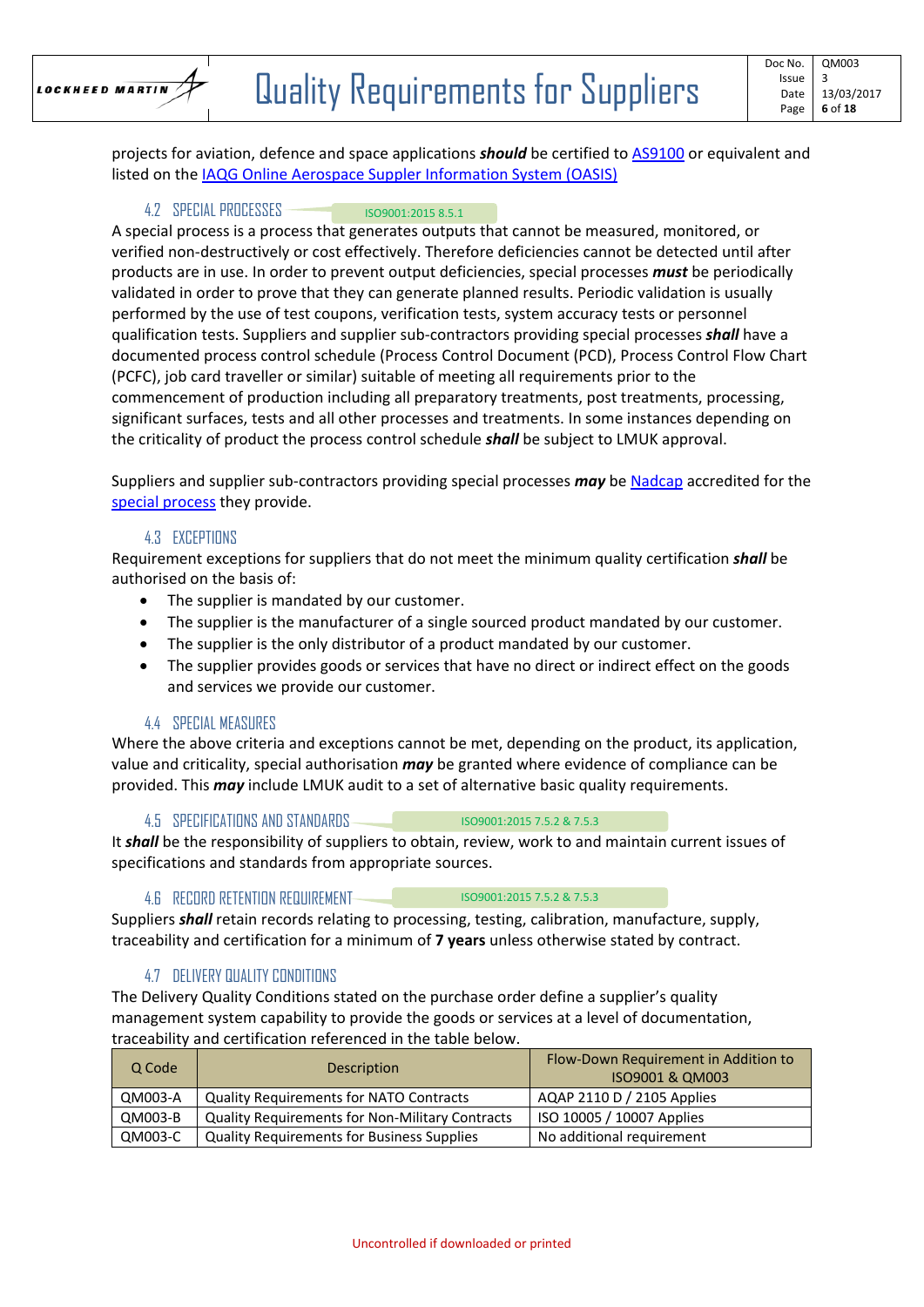

H

### 5. ADDITIONAL FLOW DOWN REQUIREMENTS

ISO9001:2015 7.5.2 & 7.5.3

Additional requirements *shall* only apply when indicated by the delivery quality condition (Q Code) on the purchase order or other documentation associated with the contract. It *shall* be the supplier's responsibility to ensure the latest issue of all relevant documents are obtained, controlled and adhered to where applicable. See Figure 1 below.

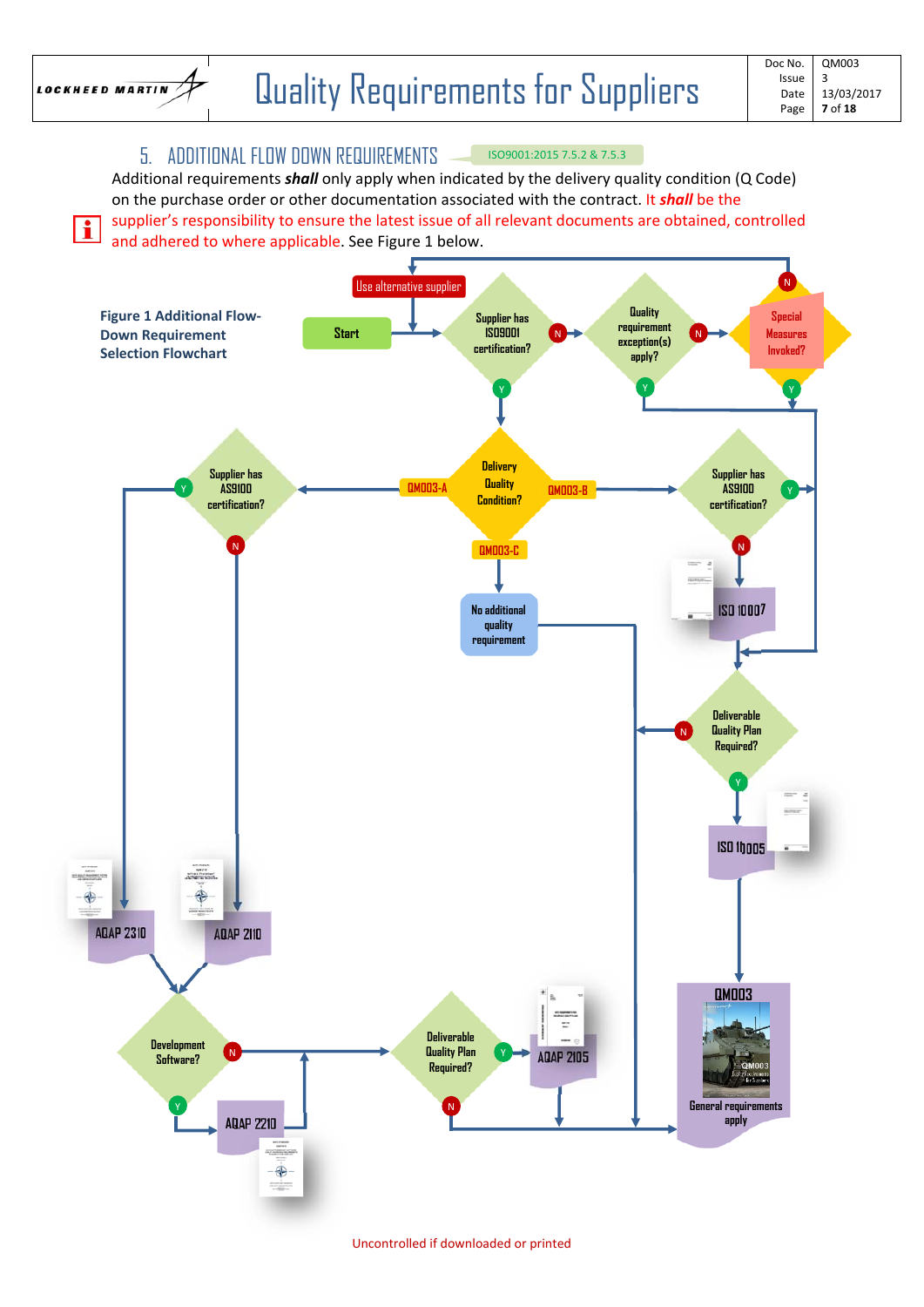

#### 5.1 AQAP 2110 EDITION D QUALITY REQUIREMENTS FOR DESIGN, DEVELOPMENT AND PRODUCTION **QM003‐A**

Allied Quality Assurance Publications (AQAP) are standards for quality assurance systems that have been developed by the North Atlantic Treaty Organization (NATO). AQAP 2110 Quality Assurance Requirements for Design, Development and Production defines requirements, which, if applied appropriately, provide confidence in the supplier's capability to deliver products that conform to LMUK contract requirements. The common ISO 9001 baseline inherently makes AS9100 and AQAP 2110 appear almost identical. It is acceptable for a supplier to offer a QMS that complies with the provisions of AS9100 as a satisfactory response to the QMS requirements of AQAP 2110, under two conditions:

- The supplier formally states that, "All AS9100 requirements applicable to the organization are applicable to this contract";
- The supplier formally states that, "No exclusions to AS9100 taken by the organization *shall* in any way diminish, alter, or relieve the AQAP 2110 requirements of this contract".

These formal statements *should* be made in the Deliverable Quality Plan (DQP). See BS EN 9137 or ARP9137 Guidance for the Application of AQAP 2110 within a Quality Management System for further information.

#### 5.2 AQAP 2120 QUALITY REQUIREMENTS FOR PRODUCTION

AQAP **2110** Edition D supersedes AQAP 2120 Edition 3.

#### 5.3 AQAP 2130 QUALITY REQUIREMENTS FOR INSPECTION AND TEST

AQAP **2110** Edition D supersedes AQAP 2130 Edition 3.

#### 5.4 AQAP 2210 SUPPLEMENTARY SOFTWARE QUALITY ASSURANCE REQUIREMENTS **QM003‐A**

AQAP 2210 is intended for use with AQAP 2110 as a software specific and project oriented supplement, and defines the requirements for the Software Quality Management Activities as related to the Project to be documented in a Software Project Quality Plan. These activities are based on the supplier's software quality system. The publication also requires the evaluation of the software quality management activities to ensure their effectiveness.

#### 5.5 AQAP 2105 DELIVERABLE QUALITY PLAN **QM003‐A**

Where required suppliers *shall* submit a Deliverable Quality Plan (DQP) in accordance with AQAP 2105 which describes the framework in which the contract will be accomplished and is subject to approval by LMUK quality department. The quality plan is considered as the key document which *shall* define all relevant standards and procedures to ensure that work is completed successfully to the required level of quality. The supplier *must* ensure that their own personnel are aware of the existence, purpose and content of the quality plan. Form F0389 Deliverable Quality Plan template *may* be used to meet this requirement.

#### 5.6 AQAP 2131 QUALITY REQUIREMENTS FOR FINAL INSPECTION

AQAP 2131 does not apply within the scope of this document.

#### 5.7 AQAP 2310 QUALITY REQUIREMENTS FOR AVIATION, SPACE AND DEFENCE SUPPLIERS **QM003‐A**

AQAP 2310 is invoked when suppliers hold AS9100 (or equivalent) certification where AQAP 2110 does not apply.

#### 5.8 ISO 10005 QUALITY PLAN **QM003‐B**

Where required suppliers *shall* submit a (Deliverable) Quality Plan (DQP) in accordance with ISO 10005 which describes the framework in which the contract will be accomplished and is subject to approval by LMUK quality department. The quality plan is considered as the key document which *shall* define all relevant standards and procedures to ensure that work is completed successfully to the required level of quality. The supplier *must* ensure that their own personnel are aware of the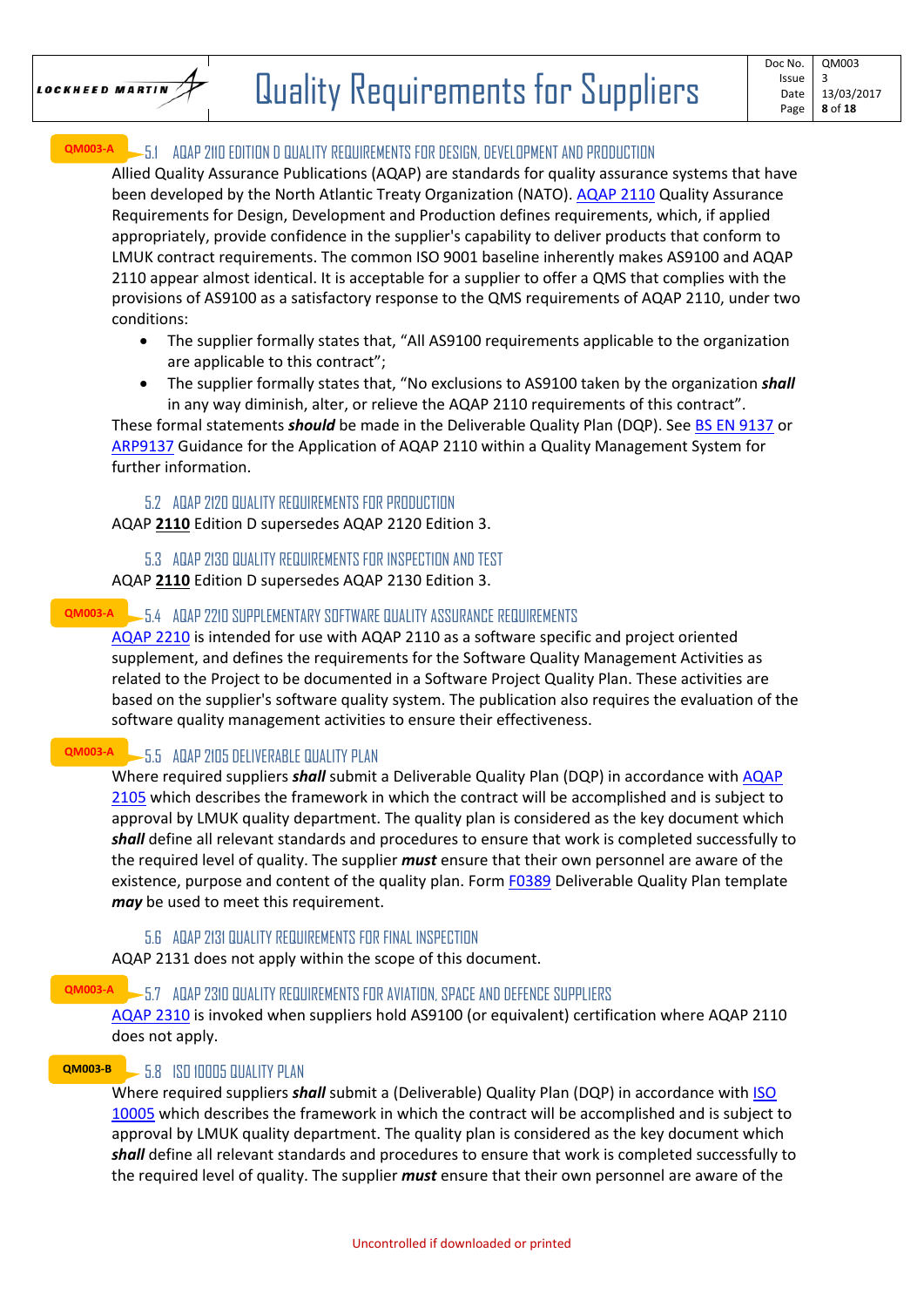

existence, purpose and content of the quality plan. Form F0389 Deliverable Quality Plan template *may* be used to meet this requirement.

### 5.9 ISO 10007 CONFIGURATION MANAGEMENT PLAN **QM003‐B**

Where required suppliers *shall* prepare and operate a Configuration Management Plan, which describes the application of configuration management to the contract in accordance with ISO 10007 "Guidelines for Configuration Management". It is acceptable for a supplier to offer a QMS that complies with the provisions of AS9100 as a satisfactory response to the QMS requirements of ISO 10007.

#### 6. COMPETENCE, TRAINING AND AWARENESS ISO9001:2015 7.2 & 7.3

The supplier *shall* ensure personnel processing orders or performing work affecting conformity to product or service are trained and aware of the relevance and importance of their activities in relation to meeting the requirements of LMUK purchase orders and associated documentation.

#### 6.1 TRAINING AND GUIDANCE RESOURCES

There are a multitude of training resources available specific to quality and other areas covered in this document provided by third party organizations.

It is highly recommended that the free resources provided by the Society of Automotive Engineers (SAE) International Aerospace Quality Group (IAQG) in the form of the Supply Chain Management Handbook (SCMH) is utilised to its full potential by all suppliers. This online document contains invaluable training and guidance material on every element of Aviation, Space and Defence (AS&D) requirements including first article inspection, configuration management, quality plans, counterfeit management and contract review.

## 7. CONTROL OF SUB-TIER SUPPLIERS

The supplier, as the recipient of the contract, *shall* be responsible for meeting all requirements, including work performed by the supplier's sub‐tier suppliers (also known as sub‐suppliers or subcontract suppliers).

#### 7.1 SUB-CONTRACTED ORDERS

ISO9001:2015 8.4.2, 8.4.3 & 8.6

Where the supplier intends to sub-contract work or service normally undertaken by the supplier, a written agreement *shall* be in place between LMUK and the supplier indicating the reason for the sub-contract and the sub-tier sub-contractor to be used. Unless otherwise agreed, a DQP *shall* be submitted to LMUK.

#### **7.2 SUB-TIFR FLOW DOWN**

When the supplier uses sub-tier sources to perform work on products and/or services for LMUK, the supplier **shall** include (flow-down) on contracts, to its sub-tier sources, all of the applicable technical and quality requirements contained in the LMUK contract, including quality system requirements, regulatory requirements, the use of LMUK designated sources, and the requirement to document and control 'key characteristics' and/or 'key processes,' and to furnish certification and test reports as required. LMUK representatives, customers and/or end users *shall* be allowed access to the sub‐ supplier's plant and facilities for the purpose of surveillance and inspection.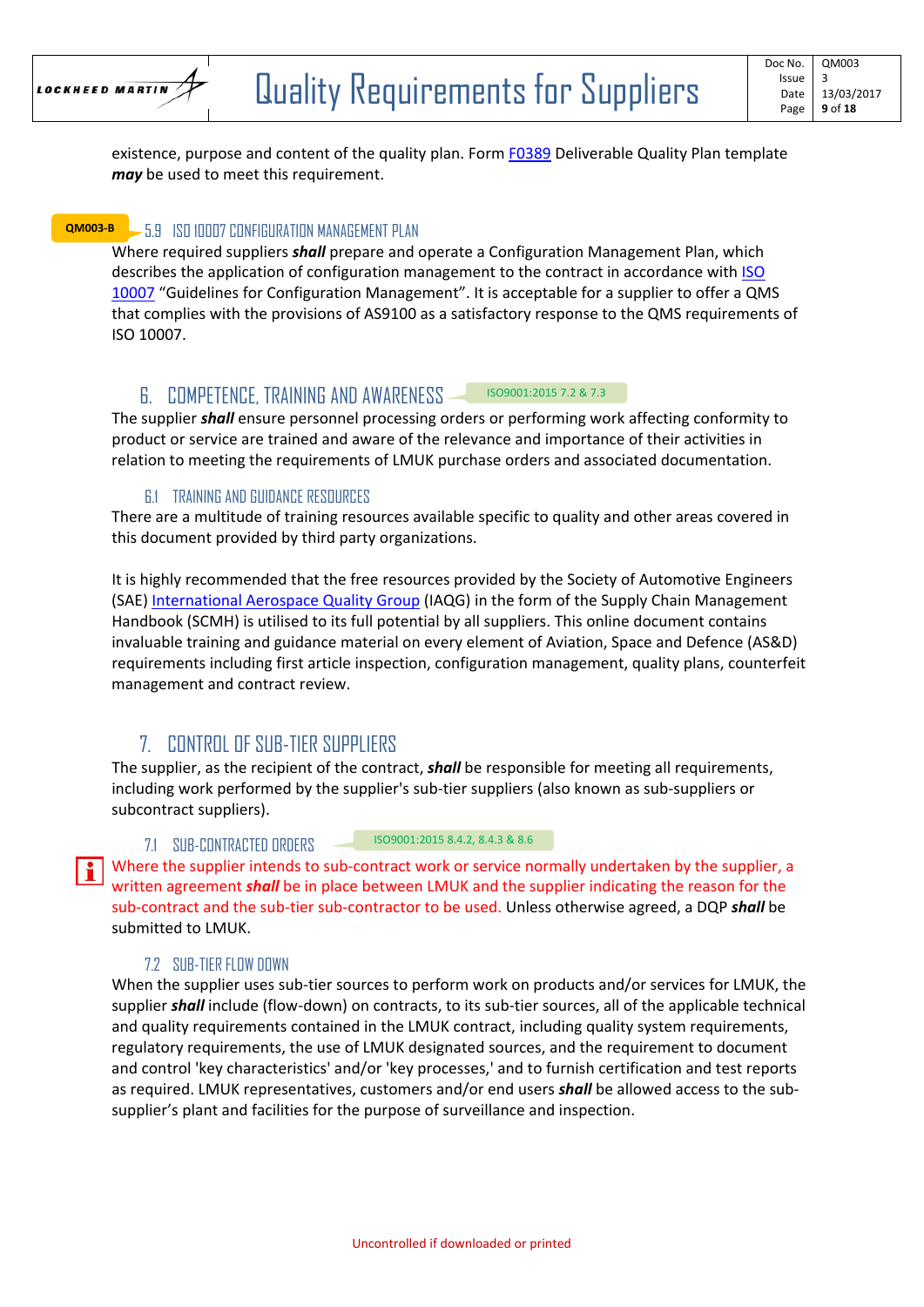

#### 8. SUPPLIER APPROVAL

#### 8.1 QUALITY MANAGEMENT SYSTEM CERTIFICATION

Suppliers to LMUK *shall* provide up‐to‐date copies of quality management system certification including scope of certification. LMUK *shall* be informed when certificates are reissued or revoked.

#### 8.2 SCOPE OF APPROVAL

Suppliers *shall* inform LMUK Quality Department if they are requested to work outside their scope of approval.

#### 8.3 SITE VISITS AND SUPPLIER AUDITS ISO9001:2015 8.4.2, 8.4.3 & 8.6

Where appropriate, suppliers *shall* be subject to on-site audit and / or site visit by the LMUK supplier quality engineer and / or supply chain representative. In some instances LMUK will be unable to raise a purchase order until supplier approval has been granted. Scheduled verification audits, site visits and business to business meetings *shall* be supported when required.

#### 8.4 RIGHT OF ACCESS

Suppliers and their sub‐suppliers *shall* provide to LMUK, their customer and the Government Quality Assurance Representative (GQAR):

- The right of access to facilities where parts of the contracted activities are being performed including sub‐suppliers premises
- Information pertaining to the fulfilment of requirements in the contract
- Unrestricted opportunity to evaluate supplier compliance with this document
- Unrestricted opportunity to conduct verification of product conformity to contract requirements
- Assistance for evaluation, verification, validation, testing, inspection or release of the product to verify that contract requirements have been accomplished at the supplier's or sub‐suppliers premises
- Working area and facilities
- The necessary equipment available for reasonable use for performing verification
- Supplier and/or sub-suppliers personnel for operation of verification equipment as required
- Access to information and communication facilities
- The necessary supplier documentation, to confirm product conformance to specification
- Copies of necessary documents, including those on electronic media
- Confirmation of capacity constraints

#### 8.5 SUPPORTING DOCUMENTATION

Documents required to complete the supplier approval process are:

- Form F0189 Supplier Quality Assessment and / or F0183 Supplier Assessment Questionnaire
- QMS certification
- Confidentiality or non‐disclosure agreement (NDA) if applicable
- Inclusion on a Technical Assistance Agreement (TAA) if applicable

#### 9. NONCONFORMING PRODUCT SO9001:2015 8.7

From time to time nonconformities occur in many shapes and forms whether in product, process, service or documentation. The supplier *shall* respond to a Supplier Corrective Action Report (SCAR) when raised.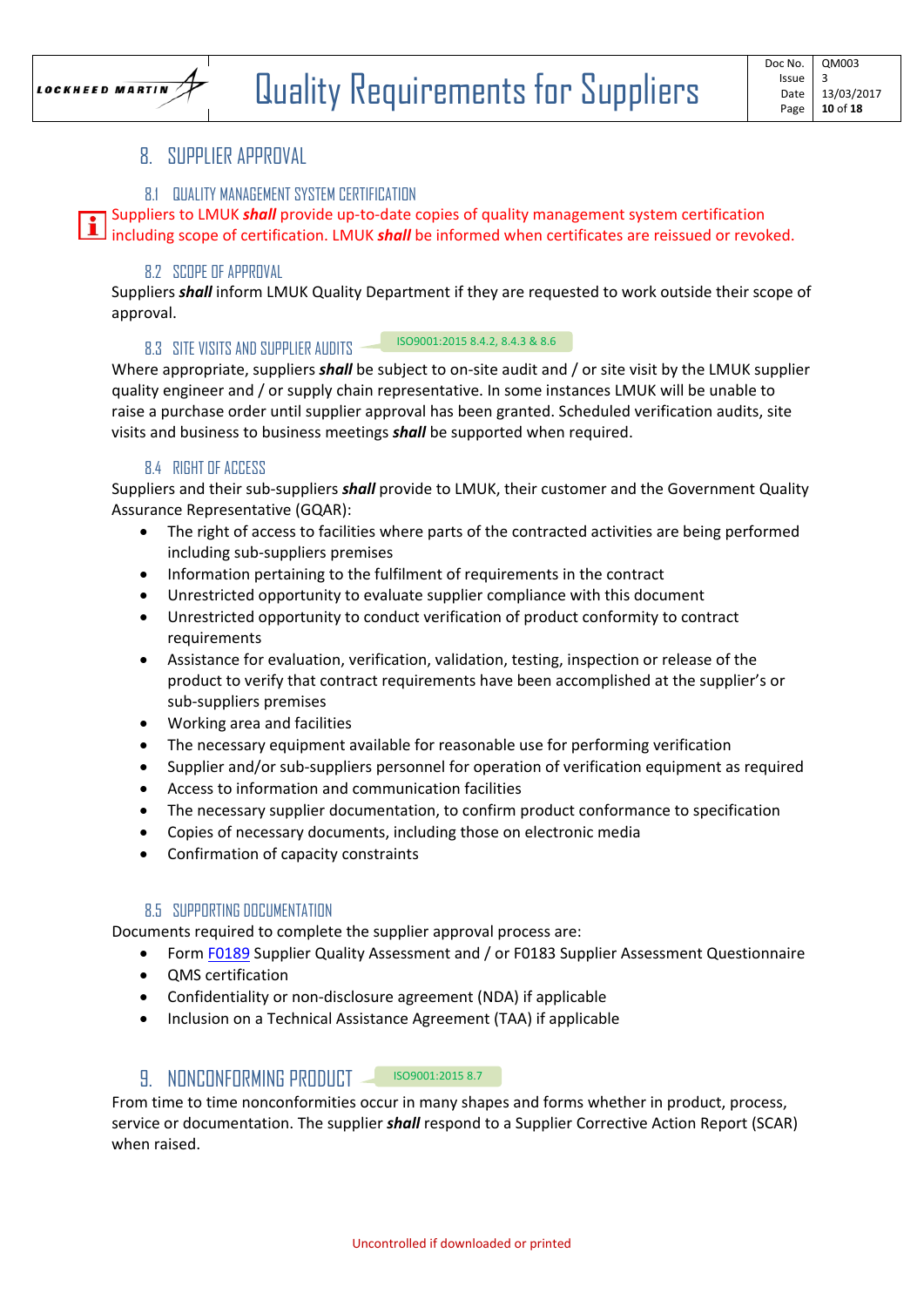

H

#### 9.1 ROOT CAUSE CORRECTIVE ACTION (RCCA) ISO9001:2015 10.2 & 6.1

When nonconformities occur the supplier *must* perform Root Cause Analysis (RCA) and corrective action activities to prevent recurrence of the problem. The supplier *may* refer to **AS13000** for 8D problem solving and ARP9136 for root cause corrective action good practice. The supplier *may* refer to AS9131 for nonconformity data definition. For nonconforming product, suppliers *shall*: ‐

- Carry out containment and evaluate product impact
- Inform LMUK immediately when shipped nonconforming product is suspected
- Establish and form root cause analysis team from stakeholders, experts and others involved
- Identify & understand the problem
- Gather & analyse data
- Find direct cause(s), contributing causes and root cause(s)
- Determine corrective action(s) addressing all causes to prevent recurrence of nonconformity
- Implement corrective action
- Determine risks and opportunities to prevent or reduce nonconformities occurring
- Review corrective action
- Document and provide objective evidence for above actions

### 10. IDENTIFICATION AND TRACEABILITY **SECULAR 10** ISO9001:2015 8.5.2

Traceability is an important factor in high end and safety critical products and is a basic requirement unless agreed in writing. Suppliers *shall* provide documentation that includes revision / issue nos., batch numbers, lot codes or where relevant date codes and serial numbers of goods provided.

#### 10.1 SERIALISATION AND PART MARKING **QM003‐A & QM003‐B**

Serialisation and part marking identification *shall* be in accordance with the purchase order, design data, drawing or any contractually agreed specification or standard.

10.2 TRACEABILITY TO DESIGN PROVENANCE AND RAW MATERIAL **QM003‐A & QM003‐B**

Where the delivery quality conditions are QM003‐A or QM003‐B and any applicable Quality Plan requires demonstration of traceability and design provenance through the supply chain, the supplier shall include in any relevant sub-contract the requirement for certification from its sub-tier suppliers. The supplier *shall* ensure that full traceability is maintained and can be provided on request throughout the sub-tier supply chain. Material **shall** be identified and traceable to

manufacturer's part number, lot number, date code for all electronic and electrical parts, raw material, mechanical machined parts.

#### 11. CERTIFICATION ISO9001:2015 8.4.2, 8.4.3 & 8.6

Certification refers to any document that states the goods or services meet or conform to specification or purchase order requirements. These include, but are not limited to; Certificate of Conformity, Certificate of Compliance, Certificate of Analysis, Certificate of Attestation and Certificate of Calibration. The certifying document *shall* be deemed as an **authorised contractual guarantee** that the goods and services reference on the certificate meet drawing, specifications, technical data and purchase order requirements. **Certificates must be traceable to the certifying quality representative or company official on request.**

#### 11.1 MINIMUM INFORMATION REQUIREMENT

The following data/information *shall* be included on each certification document.

- Certificate or delivery unique identifier / Certification / Delivery Note number
- Certification Date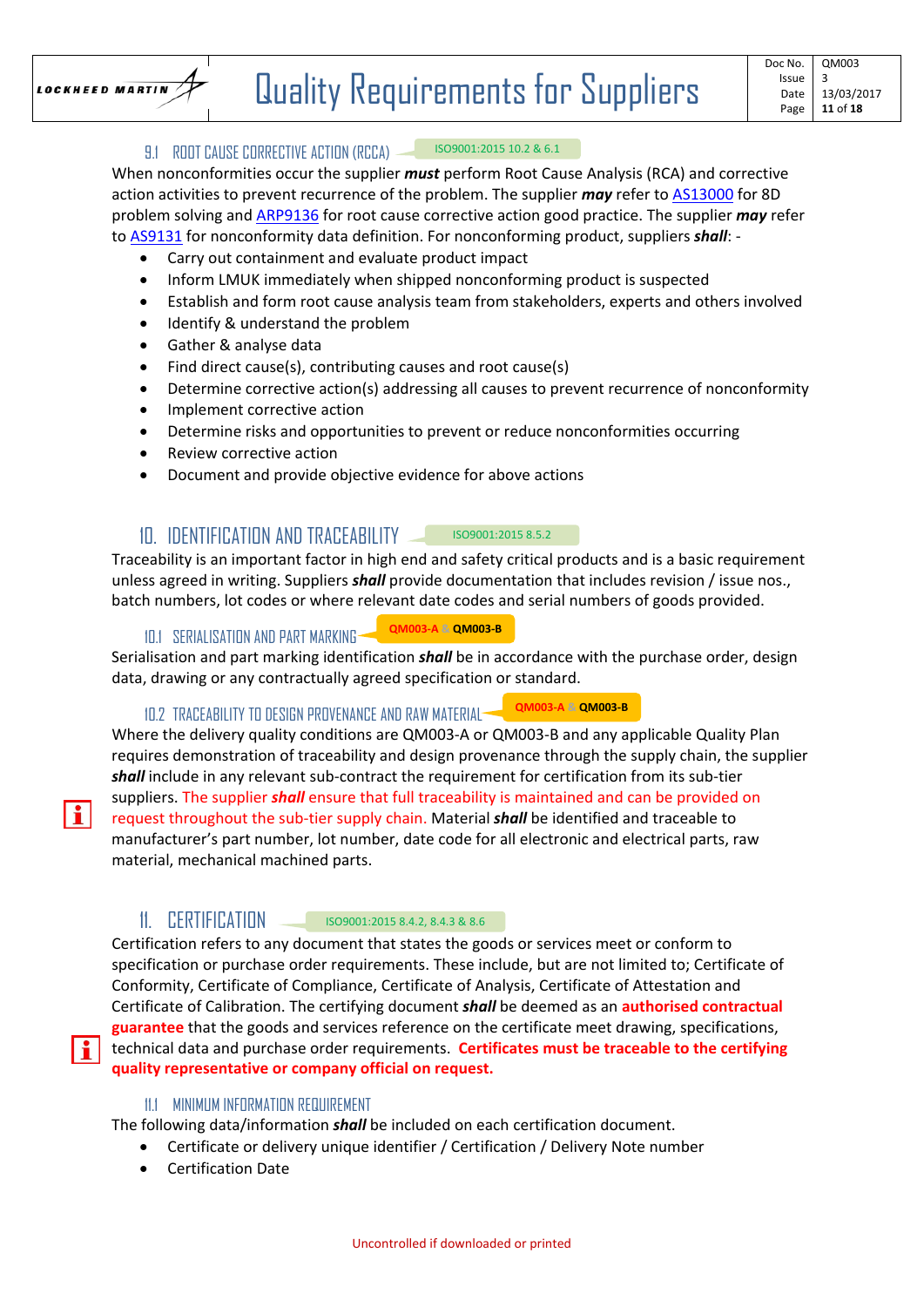

- Purchase order number
- Drawing number and / or part number and revision (as stated on Purchase Order)
- Batch unique identifier (Batch number / Lot number / Date code / Serial number)
- Quantity
- Supplier Name and Address
- Statement that goods and / or services conform to the specified requirements
- Original Manufacturer's name, part number and lot / date code (when applicable)
- Reference to all concessions applicable
- Reference to current First Article Inspection Report where applicable
- Reference to the Quality Management System release

#### 11.2 CALIBRATION AND TEST CERTIFICATION

In addition, where calibration and test certification are issued to LMUK information *shall* include:

- Calibration / test specification including tolerances and criteria
- Calibrated test apparatus / instrument / standard used traceable to NIST or equivalent.
- Test results
- Pass or fail or equivalent statement of conformity / nonconformity

#### 11.3 CERTIFICATE OF CONFORMITY REQUIREMENT **QM003‐A & QM003‐B**

For delivery quality condition QM003‐A & QM003‐B a certificate of conformity *shall* be supplied with delivered goods or services that meet the above traceability requirements. See 18.1 Documentation Requirement

#### 12. PRODUCTION PROCESS VERIFICATION **QM003‐A & QM003‐B**

The supplier *shall* verify the production process using a representative item from the first production run of a new part or assembly to verify that the production processes, production documentation and tooling are capable of producing parts and assemblies that meet requirements. This process *shall* be repeated when changes occur that invalidate the original results. Verification results *shall* be recorded. This activity is often referred to as first article inspection.

#### 12.1 FIRST ARTICLE INSPECTION REPORT (FAIR) ISO9001:2015 8.4.2, 8.4.3 & 8.6

A first article inspection report (FAIR) is a formal method of providing objective evidence that production process verification for a new part or assembly has been performed. The method consists of recording the properties and geometry of an initial sample item against given specifications. Items to be checked in a FAIR are wide and varied and where applicable *shall* include distances between edges, positions of holes, diameters and shapes of holes, density, stiffness, colour, reflectance or surface finish. When an estimated weight is indicated on the drawing the supplier *shall* verify the actual weight and include the value in the report.

#### 12.2 AS9102 REQUIREMENT

When indicated on the purchase order a FAIR in accordance with AS9102 *shall* be provided with the delivery of goods. FAIRs *shall* include all certification indicating conformity of materials, special processes, calibration, testing and personnel training qualification where applicable. The FAI requirement, once invoked, *shall* continue to apply even after initial compliance in accordance with AS9102 4.6 Partial or Re‐accomplishment of First Article Inspection. Guidance can be found here. See 18.1 Documentation Requirement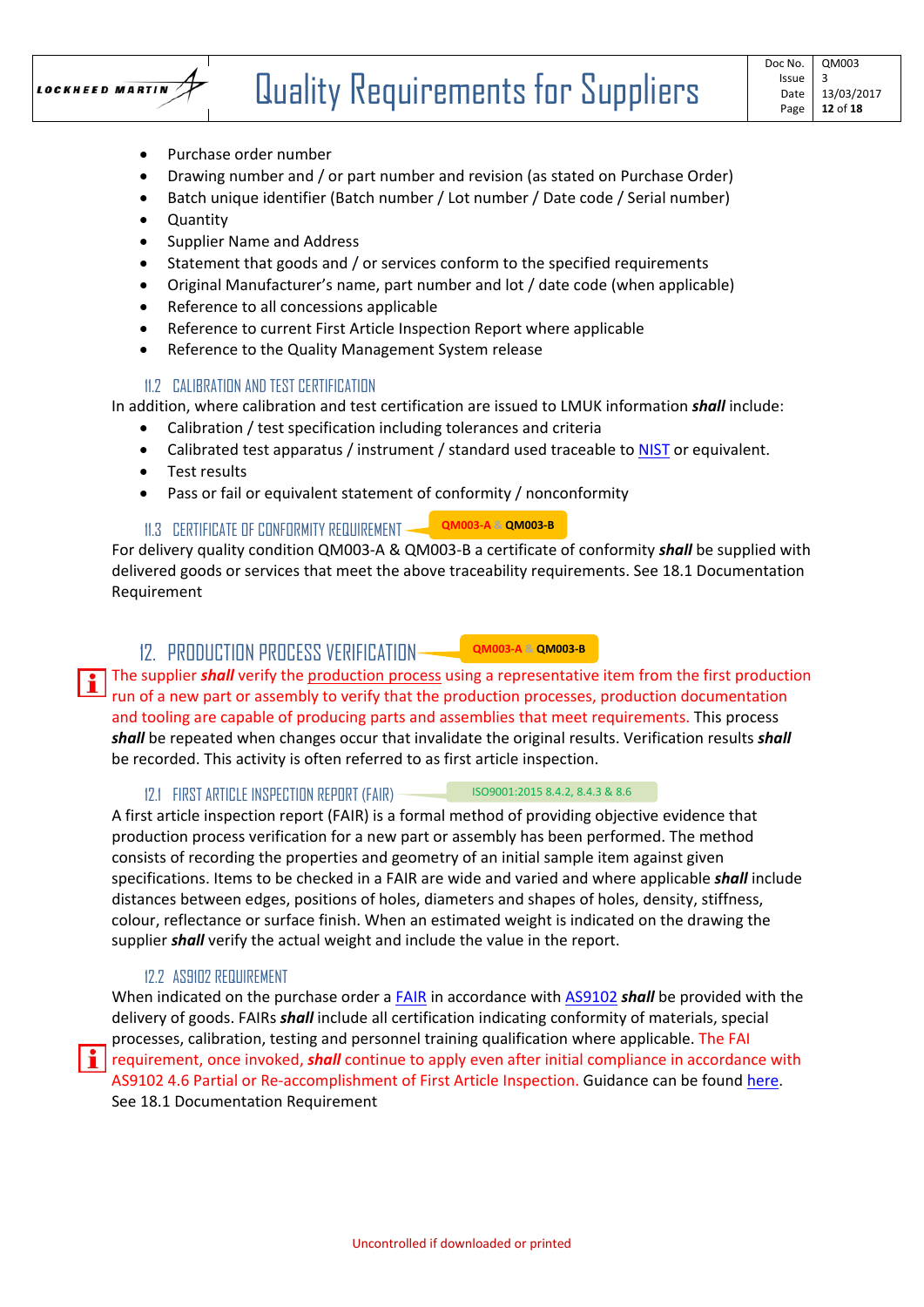

#### 13. PRESERVATION OF PRODUCT ISO9001:2015 8.5.4

The supplier *shall* preserve the product during internal processing, storage and delivery to the intended destination.

#### 13.1 WORKMANSHIP ACCEPTANCE CRITERIA FOR SURFACE ENGINEERING

Unless otherwise stated, the following workmanship acceptance criteria *shall* be used; Supplied product with surface finishes for functional or cosmetic applications *shall* be smooth, adherent, uniform in appearance, free from blisters, pits, nodules, scratches, stains and other defects. This includes but is not limited to electroplated, conversion coated, anodised, painted, mechanically finished and passivated surfaces.

#### 13.2 DEVIATION FROM DESIGN DATA

Deviation from design data *shall* not occur unless an approved deviation permit from LMUK is obtained. See section 19.

#### 13.3 FOREIGN OBJECT DEBRIS (FOD)

The supplier *shall* establish a process to detect and prevent Foreign Object Debris. This *should* be in accordance with NAS412 or AS9146. As a minimum the process *shall* include:

- FOD process review
- Training of FOD practices
- Material handling and product protection
- Tool / hardware accountability
- Lost items search and documentation process
- Physical entry control into FOD critical areas
- Inspection for foreign objects prior to closing apertures and compartments during assembly

#### 13.4 MOISTURE SENSITIVE LEVEL (MSL)

Moisture sensitive components *shall* be packaged in accordance with IPC/JEDEC J‐STD 033. The Moisture Sensitivity Level (MSL) *must* be clearly identified on the outer packaging.

#### 13.5 ELECTROSTATIC DISCHARGE (ESD) ISO9001:2015 8.5.3

Where appropriate, suppliers *shall* provide adequate protection measures against ESD damage to goods and LMUK property. This *should* be in accordance with MIL‐STD‐1686 or ANSI/ESD S20.20. Electronic Components *shall* be handled, packaged and supplied in accordance with BS EN 61340-5-1

#### 13.6 SHELF LIFE

Goods and products containing items with finite shelf life *shall* have the expiry date identified on the product and the delivery documentation. The remaining shelf life *must* be a minimum of 80% of the total shelf life for the material at time of delivery unless otherwise specified.

#### 13.7 PACKAGING

The supplier *shall* adequately plan for packaging designed to prevent product contamination, deterioration, damage or loss. Suppliers *should* provide expendable packaging or returnable containers, where appropriate, of sufficient density and protection from likely damage that could occur. The use of approved industry standard labelling and bar‐coding *shall* be in accordance with any contractually agreed packaging specification.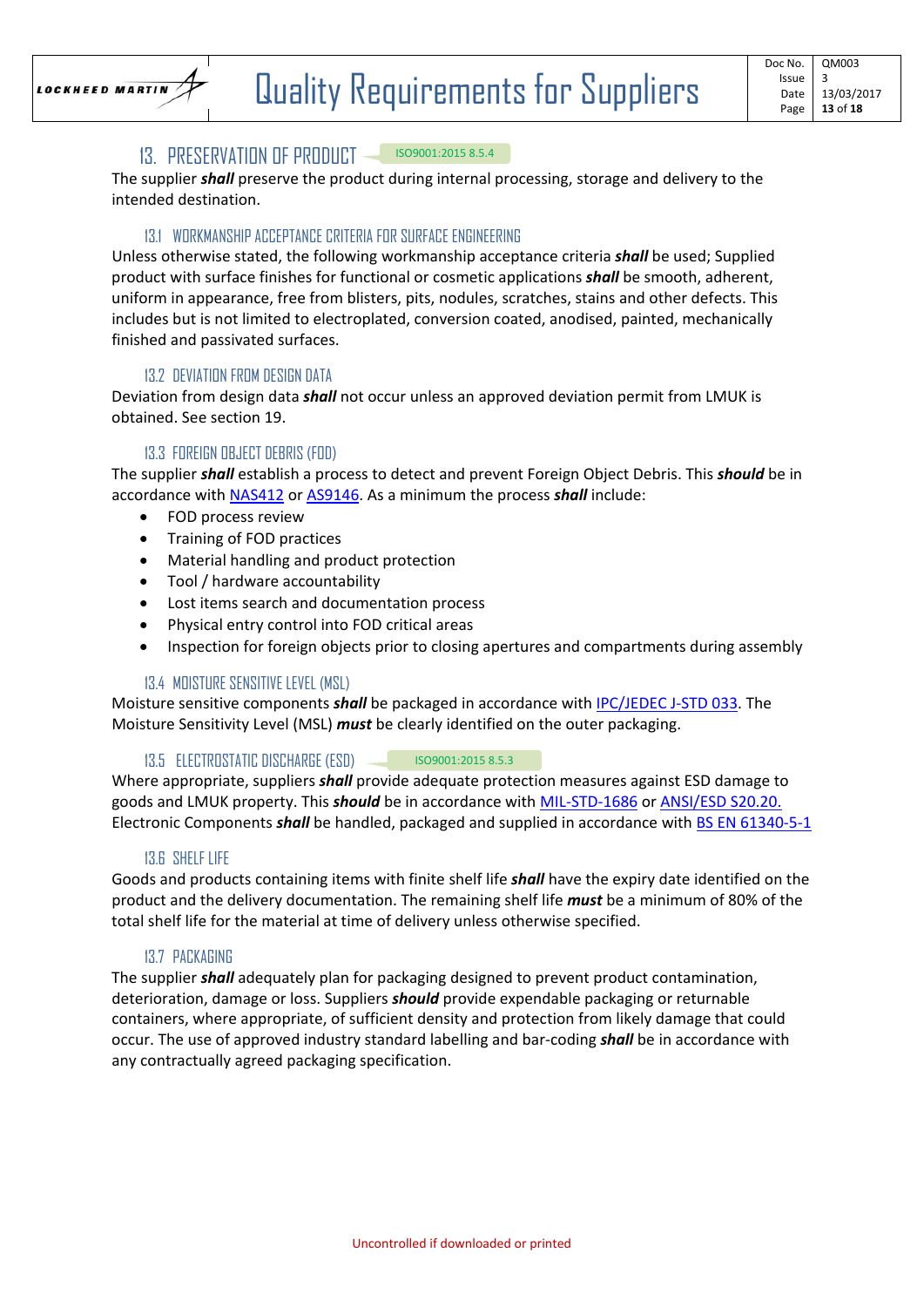

#### 14. COUNTERFEIT PRODUCT PREVENTION AND CONFLICT MINERALS ISO9001:2015 8.4.2, 8.4.3 & 8.6

#### 14.1 COUNTERFEIT PRODUCT PREVENTION

Where appropriate, the supplier *shall* establish and maintain a counterfeit parts / material prevention and control plan using AS5553 and/or AS6174 to ensure that counterfeit work is not delivered. The purpose of the supplier's plan *shall* be to develop a robust process to prevent the delivery of counterfeit commodities and to control commodities identified as counterfeit. Where possible, semi-conductor distributors **should** be certified to AS6081.

#### 14.2 CONFLICT MINERALS

Conflict minerals are minerals mined in conditions of armed conflict and human rights abuses, and which are sold or traded by armed groups. Suppliers *shall* be aware of the OECD Due Diligence Guidance. Further information can be found at the Lockheed Martin Conflict Minerals webpage.

## 15. OBSOLESCENCE MANAGEMENT

Obsolescence as defined in the International Standard IEC 62402:2007 is the 'transition from availability from the original manufacturer to unavailability' and Obsolescence Management is 'the co‐ordinated activities to direct and control an organisation with regard to obsolescence'. The suppliers *shall* notify LMUK of any pending obsolescence, the relevant last time buy date and last time ship date at least 6 months prior to the last time buy date.

## 16. BUSINESS CONTINUITY / DISASTER MANAGEMENT

Suppliers *should* have in place a business continuity plan in accordance with ISO 22301. This includes requirements to plan, establish, implement, operate, monitor, review, maintain and continually improve a documented management system to protect against, reduce the likelihood of occurrence, prepare for, respond to, and recover from disruptive incidents when they arise. The extent of application of these requirements depends on the supplier's operating environment and complexity.

## 17. SENSITIVE AND LMUK PROPRIETY DATA

#### LMUK propriety and customer technical data *must* only be shared with third‐party suppliers who have: ‐

- Been approved by LMUK and the owner of the technical data.
- Confirmed in writing (e.g., hardcopy letter, email with return address header) that they are authorized to receive such data and they understand the implications of and requirements for handling sensitive and proprietary technical data.

Principally where data is identified as sensitive or LMUK Proprietary Data, restrictions apply to the control, handling and monitoring of such data. Only authorised personnel *shall* have access to restricted data. Restricted data *shall* be controlled in such a way as to prevent unauthorized transmission or access. Suppliers that require Sensitive and LMUK proprietary data *shall* have a procedure in place for the control, handling and monitoring of such data. Suppliers are expected to be Cyber Essentials certified.

#### 17.1 NON-DISCLOSURE AGREEMENT (NDA)

Where a supplier is identified on a Technical Assistance Agreement (TAA) or Manufacturing Licence Agreement (MLA), the organisation *must* complete a Non‐Disclosure Agreement (NDA) when requested by LMUK and *shall* continue to maintain access controls in accordance with the NDA and any Technology Control Plan (TCP) that LMUK and the organisation enter into.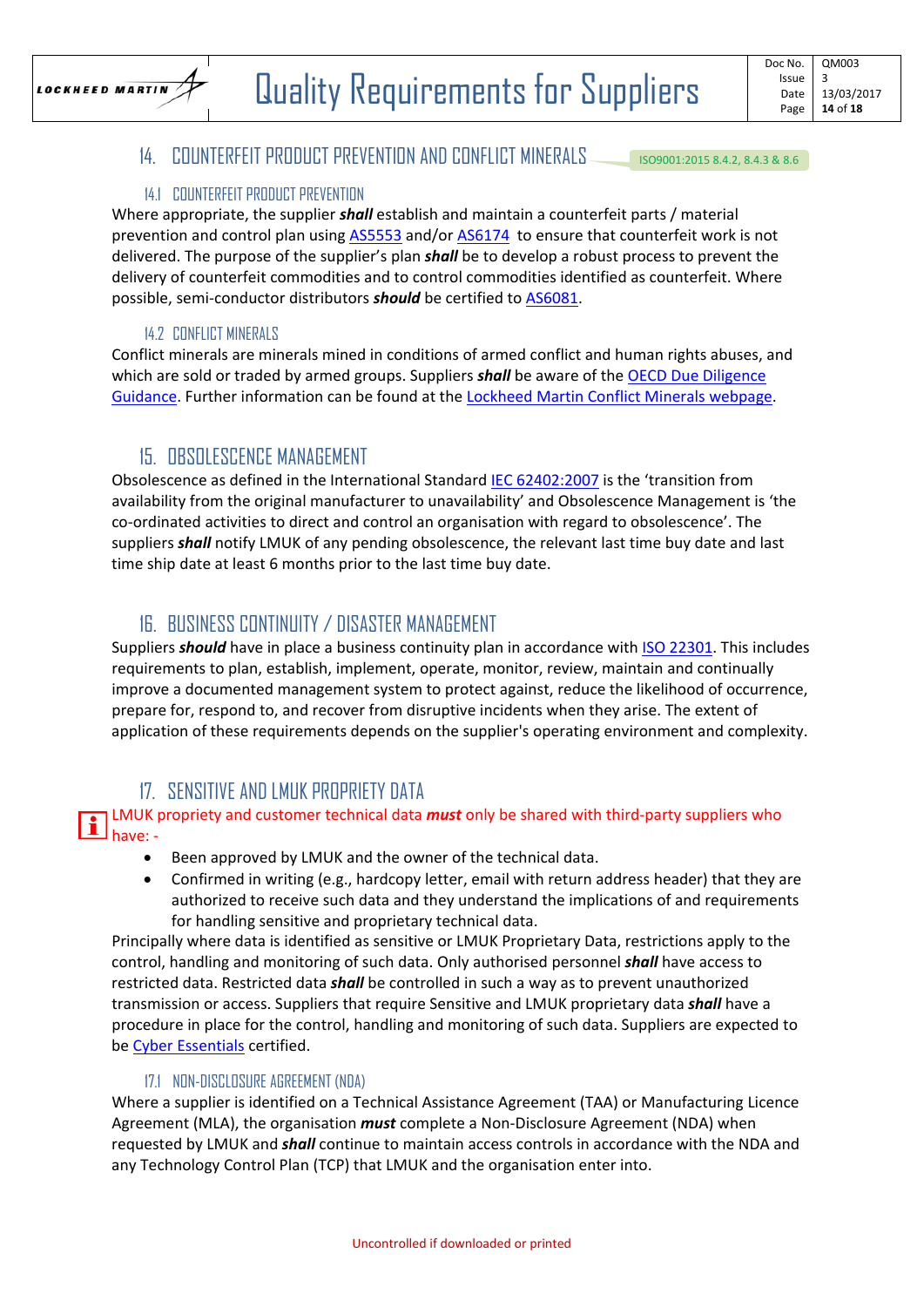

H.

#### 17.2 SUB-TIER SUPPLIERS

Sub-tier suppliers and sub-contractors used by the supplier that have access to any sensitive or LMUK proprietary data *must* be authorized and identified on the TAA with an NDA in place.

#### 17.3 DISPOSAL OF SENSITIVE AND LMUK PROPRIETY DATA

Hard‐copy documentation that is no longer needed *must* be disposed of in shredder bins or confidential material disposal bins. Scrap products and components *shall* be destroyed, rendered unusable and unrecoverable and specific disposal **sanctioned by LMUK**.

#### 18. DELIVERING TO LMUK

Suppliers *shall* supply conforming goods and services on time in full (OTIF) including all required correct documentation and certification where applicable. Responsibility of product remains with the supplier until accepted at LMUK goods in.

#### 18.1 DOCUMENTATION REQUIREMENT

Suppliers *shall* ensure the correct documentation is supplied with products and services. See Figure 2 Delivery Documentation Requirement Flowchart below.

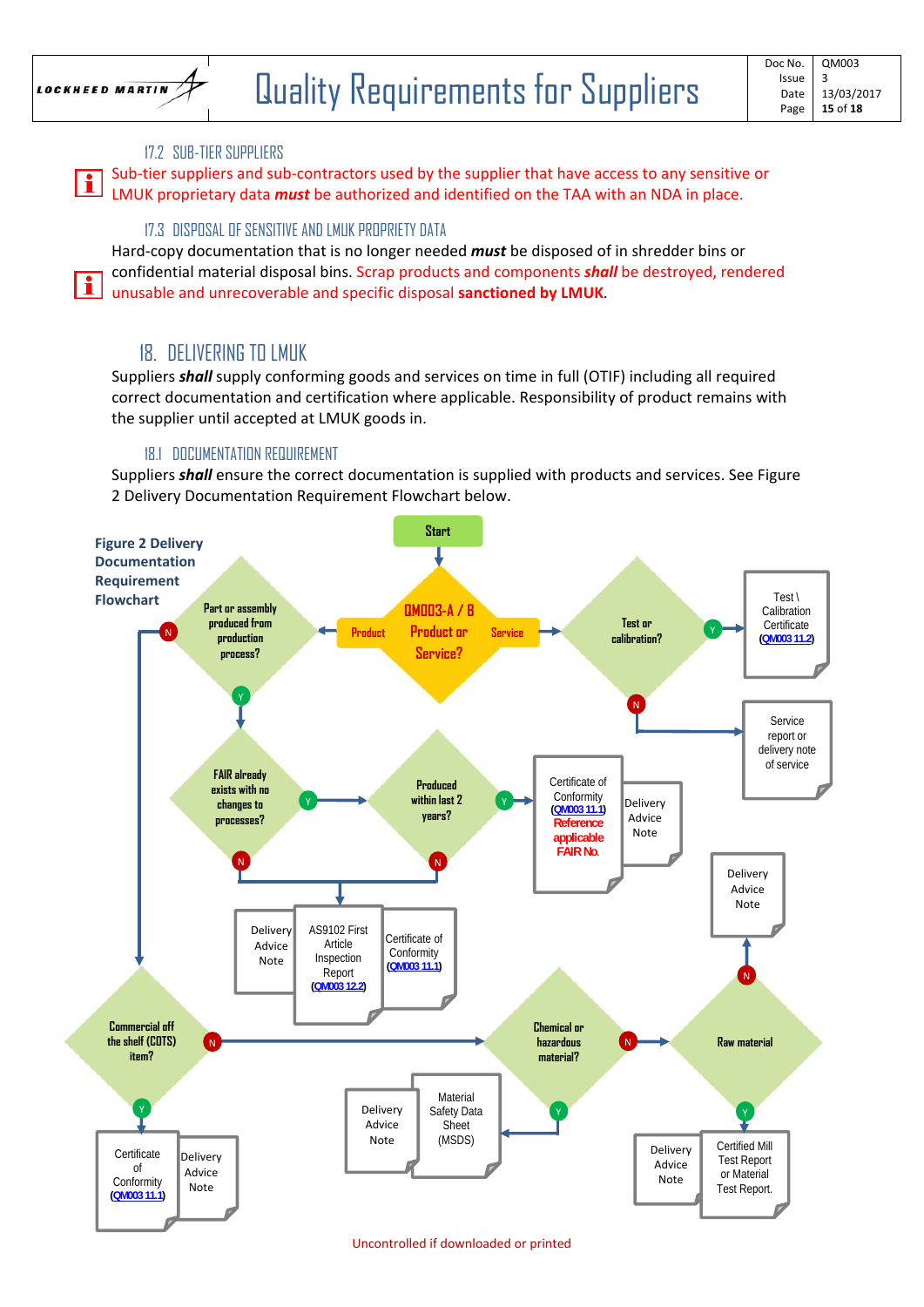

#### 18.2 LATE DELIVERIES

If non‐delivery or late deliveries are anticipated, suppliers *shall* immediately notify the buyer indicated on the purchase order.

#### 18.3 SHORT ORDERS

If short delivery is anticipated, suppliers *shall* immediately notify the buyer indicated on the purchase order.

### 19. REQUESTS FOR DEVIATION PERMIT OR APPLICATION FOR CONCESSION

Suppliers *shall* generate the Application for a Concession or Deviation Permit in accordance with LMUK Form F0045, or their own form provided it incorporates the requirements listed in Def‐Stan 05‐61 Part 1

#### 19.1 DEVIATIONS ISO9001:2015 8.2.3

Deviations are considered permission to produce an item that deviates from design data. This *may* be because of design anomalies, material availability issues or other unforeseen reasons prior to manufacture. Requirement for a deviation permit *should* be identified by the supplier at the review of the requirements for products and services. Completed deviation permits *shall* be submitted to the procurement representative indicated on the purchase order. Any production prior to deviation permit approval *shall* not occur unless entirely at the suppliers own risk. Products delivered against a LMUK approved deviation permit are not considered as nonconforming.

#### 19.2 CONCESSIONS ISO9001:2015 8.7

Concessions are considered permission to deliver nonconforming product. Completed concession forms *shall* be submitted to the procurement representative indicated on the purchase order. It is the policy of LMUK not to accept a product that fails to meet the required standard. All concessions *shall* be considered as nonconforming product. Delivery of nonconforming product *shall* not occur unless an approved concession is in place. All concessions must be referenced on the applicable certificate of conformity (using the LM approved concession number).

#### 20. CHEMICALS AND HAZARDOUS SUBSTANCES

Nothing in this section *shall* reduce or limit any statutory duty or legal obligation of LMUK or the supplier.

#### 20.1 SAFETY DATA SHEETS

ñ.

Safety data sheets (SDS) provide information on chemical products that help users of those chemicals to make a risk assessment. They describe the hazards the chemical presents, and give information on handling, storage and emergency measures in case of accident. By law suppliers of chemicals *must* provide an up to date safety data sheet if a substance is classified as dangerous in accordance with the Classification, Labelling and Packaging (CLP) Regulation 1272/2008. If the supplier is required, under, or in connection with the contract, to supply articles or components of articles that, in the course of their use, maintenance, disposal, or in the event of an accident, *may* release hazardous materials or substances, they *shall* provide to LMUK a list of those hazardous materials or substances, and for each hazardous material or substance listed, provide an SDS.

#### 20.2 REGISTRATION, EVALUATION, AUTHORISATION AND RESTRICTION OF CHEMICALS (REACH)

REACH applies to substances manufactured or imported into the EU in quantities of 1 tonne or more per year. Generally, it applies to all individual chemical substances on their own, in preparations or in articles. The supplier *shall* disclose such information to LMUK for the purpose of compliance with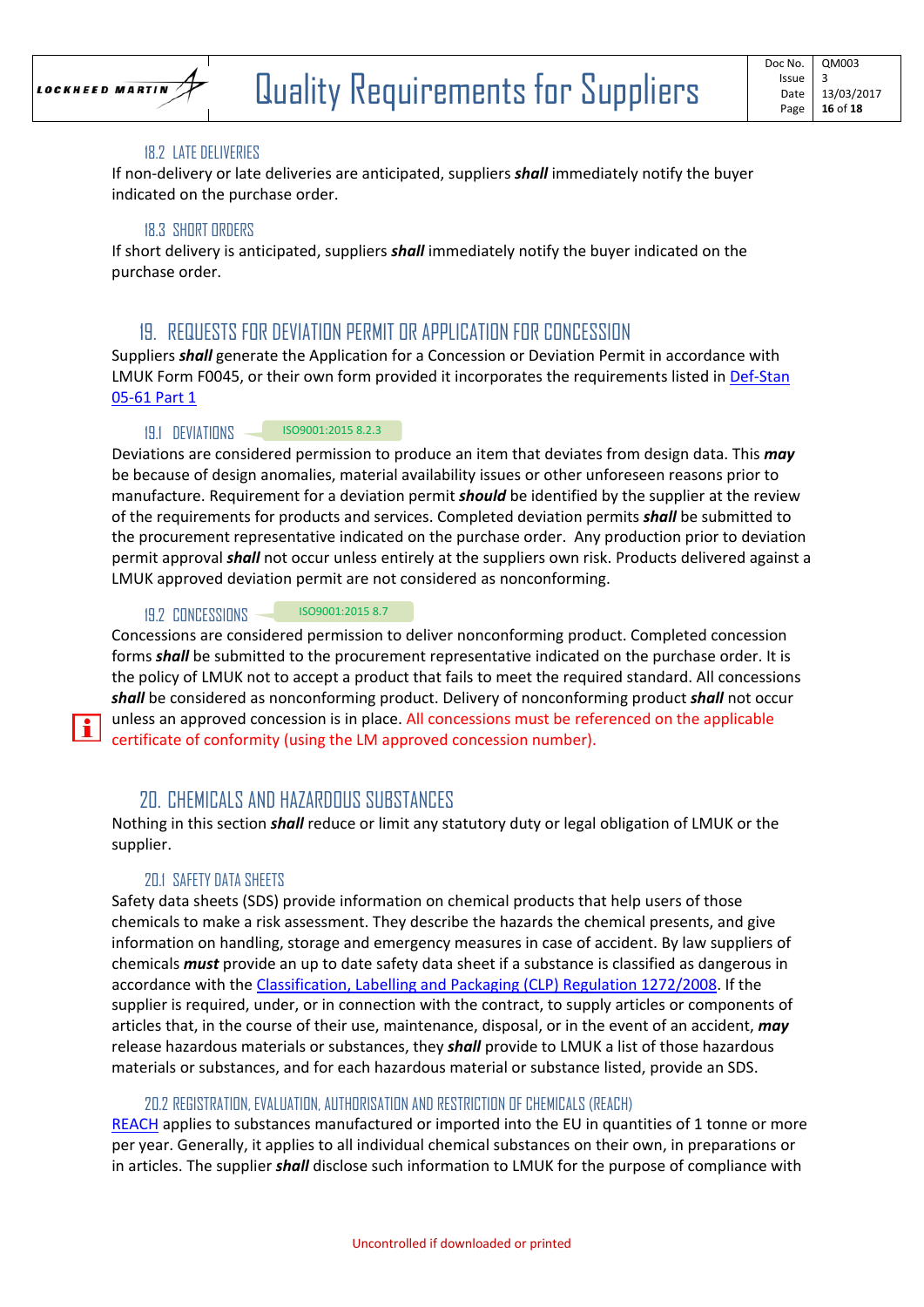

the REACH regulation. For more information please contact the Lockheed Martin REACH Program Office at reach.info@lmco.com

#### 20.3 LEAD, ASBESTOS AND RADIOACTIVE SUBSTANCES

Special regulations apply to Lead, Asbestos and radioactive substances. In addition refer to DEFCON 624 for Asbestos. Adequate packaging *must* be provided to prevent exposure of staff to these substances in accordance with the relevant Health and Safety Executive (HSE) Approved code of practise (ACOP)

## 21. MUNITIONS

#### 21.1 WEAPONS

Suppliers transporting weapons or weapon component parts *must* hold a current Home Office approval to transport goods controlled under the Firearms Act 1968, Section 5 (as amended). Home Office Guidance can be found here.

#### 21.2 EXPLOSIVES

For explosive items, the supplier *shall* contact Head of Safety Services at LMUK Ampthill, 72 hours prior to delivery. Release documentation for explosive items *must* include a copy of the National Competent Authority Classification and a Certificate of Correctness signed by the supplier's authorised person. Release documentation *must* include the National Competent Authority Classification Number, United Nations (UN) Number, Hazard Division and Net Explosive Quantity. All packages *must* bear a UN Mark and be classified and labelled in accordance with UK Government Statutory Instrument 1994 No. 669 (The Carriage of Dangerous Goods by Road and Rail [Classification, Packaging and Labelling] Regulations 1994) UK Government Statutory Instrument 2014 No. 1638 (The Explosives Regulations 2014, Health and Safety) *shall* apply to all explosive items. Packaging *shall* be in accordance with DEFCON 130 Packaging for Explosives.